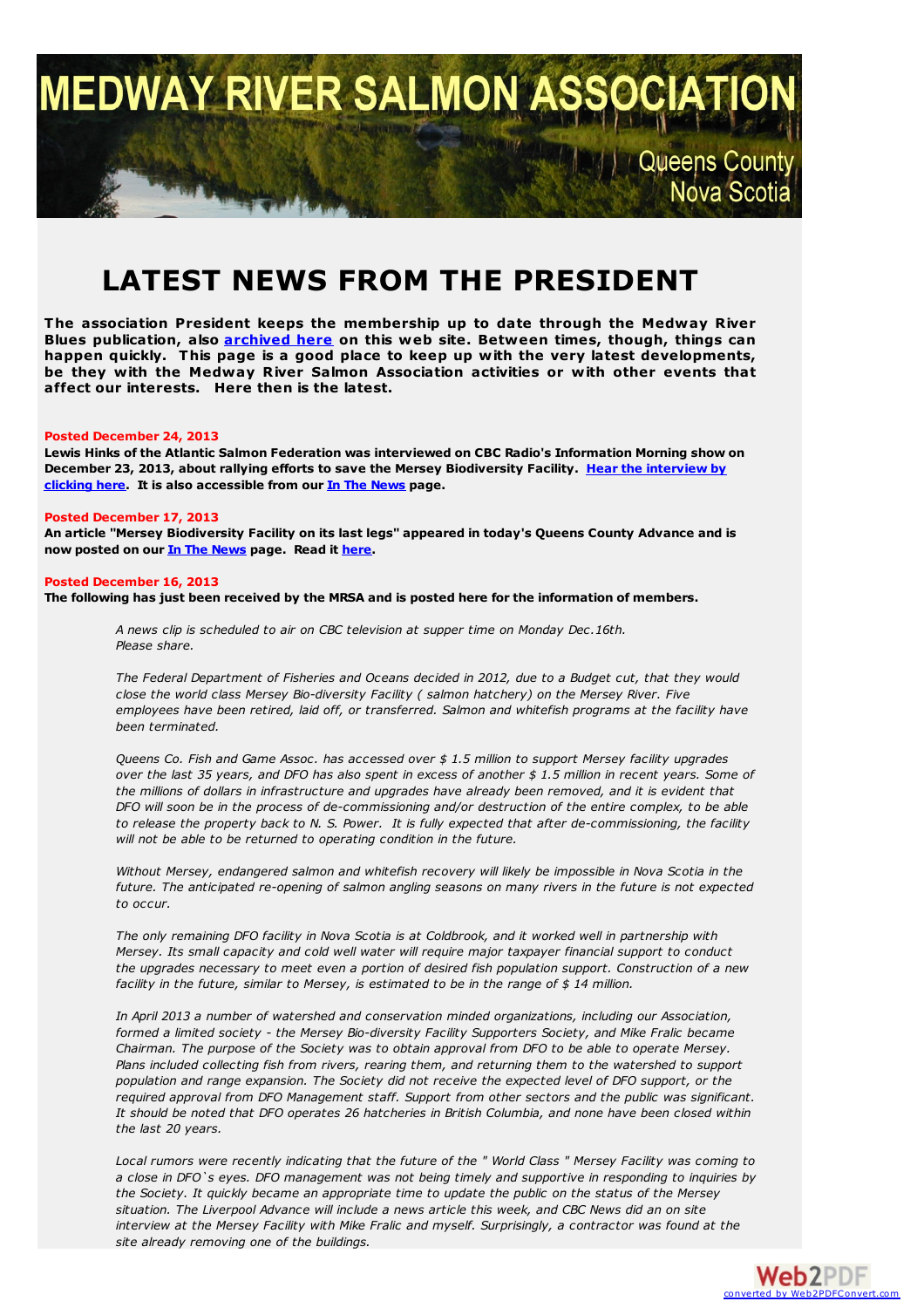*Many comments were provided to the reporters, but it will be up to the reporter to determine which comments get used.*

Hopefully you will be able to view this news item on CBC television, and have the opportunity to read the *Liverpool Advance article. Thank you.*

*David Dagley Secretary Queens County Fish and Game Association*

#### **Posted December 1, 2013**

**The minutes of the November 13, 2013, general meeting are now posted on the [Membership](http://medwayriversalmonassociation.org/membership/membership.html) page.**

#### **Posted November 28, 2013**

**The Canadian Wildlife Federation have just issued a very readable and comprehensive document about aquaculture. It is posted on our [Aquaculture](http://medwayriversalmonassociation.org/aquaculture/aquaculture.html) page and can be read by [clicking](http://medwayriversalmonassociation.org/aquaculture/CWF_Aquaculture_Manual_2013.pdf) here.**

#### **Posted November 19, 2013**

**Details of the Association's latest project, the Medway River Tributaries [Watershed](http://medwayriversalmonassociation.org/projects/Tributaries/tributaries.html) Study, 2013, are now posted in our [Projects](http://medwayriversalmonassociation.org/projects/projects.html) page.**

#### **Posted November 18, 2013**

The following note from Larry Shortt of the Nova Scotia Salmon Association was brought to our attention by **Darrell Tingley. It is posted here for members' information.**

*Hi Folks,* I just signed the petition "NS Salmon Regulations: Bring back Fly Fishing Only for Atlantic Salmon in Nova *Scotia" on Change.org. It's important. Will you sign it too? Here's the link: Bring back [salmon](http://www.change.org/en-CA/petitions/ns-salmon-regulations-bring-back-fly-fishing-only-for-atlantic-salmon-in-nova-scotia?share_id=btmcIcLutn&utm_campaign=signature_receipt&utm_medium=email&utm_source=share_petition) fishing. Thanks! Larry*

**Most of us are familar with Silver Donald Cameron's movie about open net salmon aquaculture, "Salmon** Wars". His latest movie "Green Rights" about the rights of a planet and its people to clean water, clean air and a clean environment, will soon be distributed for public viewing. Read about it and see an introductory **video about it at <http://www.greenrights.com/>**

#### **Posted November 9, 2013**

**In [preparation](http://medwayriversalmonassociation.org/archives/PresReportNovember2013.pdf) for the general meeting scheduled for November 13 at Charleston firehall, a report from Association President Horace MacPherson provides a broad overview of recent activity and is posted in our [Archives](http://medwayriversalmonassociation.org/archives/archives.html) section.**

**With thanks to the Atlantic Salmon Federation, the following article is brought to your attention describing the activities of Joan Wulff:**

> **ASF RIVERNOTES BLOG - Joan Wulff and the Community of Salmon People ~~~~~~~~~~~~~~~~~~~~~~~~~~~~~~~~~~~~~~~~~~~~~~~~ Three vignettes, including an intro to short videos on Joan Wulff, and a wonderful description of the final day of salmon season in Nova Scotia. [http://atlanticsalmonfederation.org/rivernotes/](http://r20.rs6.net/tn.jsp?e=001-eZ-mcZGMZ_Ts9ln9ee-QrvnBh5uAjZwlgYp9G9Jz3CHD3cWFkpEA9__CPtmnujFXE9FTbuefUoAU49NTLJ0fzdHuOuPWbnBmu2Smjs0350sWc0UiQya-MK2i_IHcnB8LLOGINF7B7PTpynx09ppag==)**

#### **Posted November 8, 2013**

**The agenda for the November 13 general meeting is now [posted](http://medwayriversalmonassociation.org/mrsa_agenda_nov_2013-1.pdf) here.**

As you know Darrell has been in communication with Julie Towers, DNR, regarding the Community Forest project. Below is a follow up from Ms. Towers. Included in the email from Ms. Towers is a web site that will direct you to the draft conceptual **plan for Wesstern Crown land. Have a look.**

**Jo-Ann**

Hello. The draft conceptual plan for Western Crown land is available on the department web site at <http://novascotia.ca/natr/land/western-land/>

The plan outlines broad areas for resource use, multiple values or other concepts. The final plan will be released later this year. By its nature, a concept plan outlines broad areas. There will still be detailed assessments of activities at a local level.

Your association's interest in the Twin Bridges area is not affected by the concept plan. We can now proceed with detailed assessment of your proposal. I will forward all the documents that you have provided to regional management for their review.

We recognize that all the planning for the western Crown lands has been a very gradual process. As with the community forest, in which I know you have expressed interest, we are starting to implement activities on the ground. Thanks to you and your group for your patience as we work to long term management of the acquired lands.

Julie Towers Executive Director, Renewable Resources Branch Department of Natural Resources

**Posted October 5, 2013**

**The following email has just been received from Larry Short, forwarding another with an update about the**

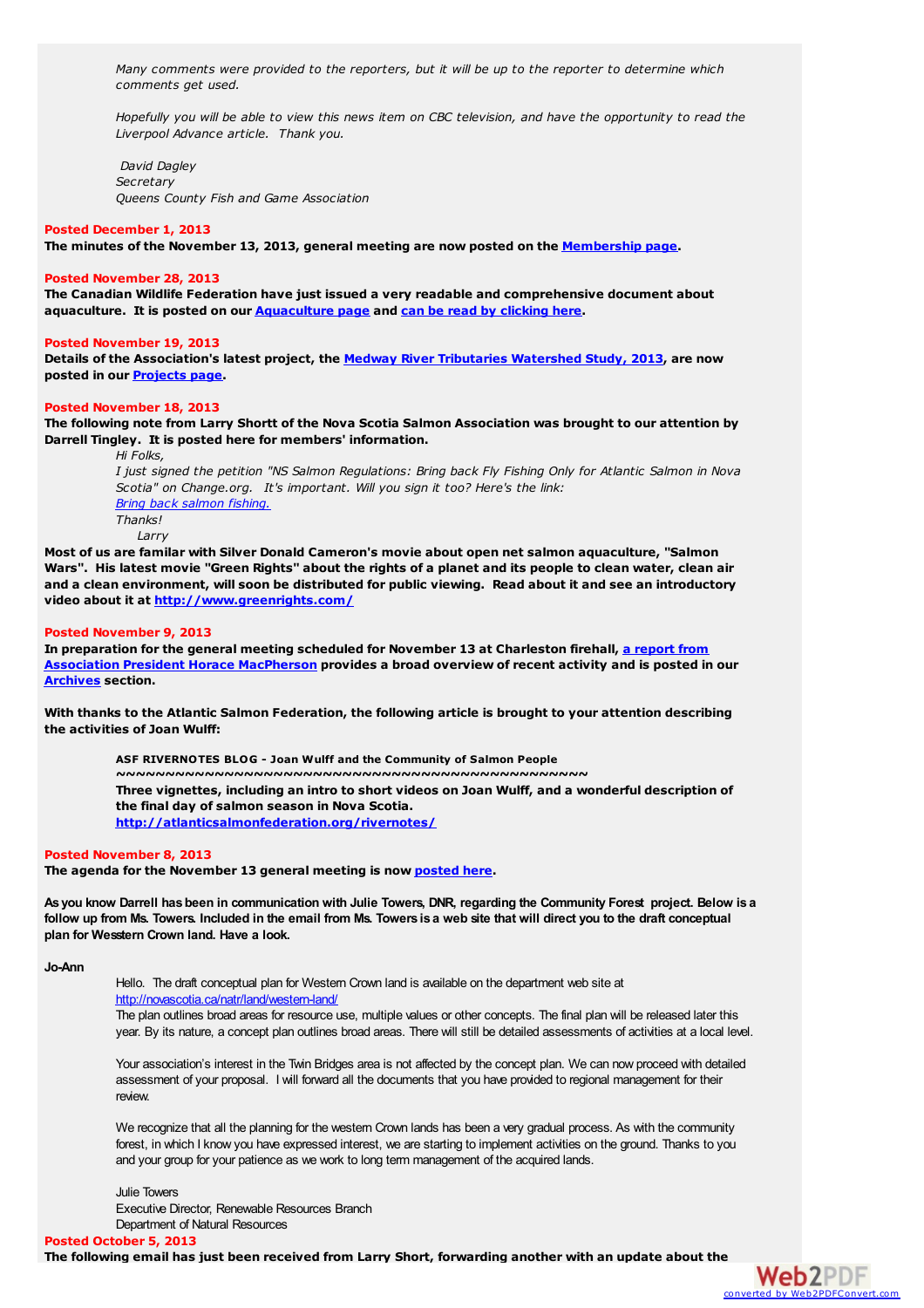#### **To: NSSA Board; NSSA Members; NSSA Affiliates; Flies & Lies List**

**The following email has just been received from Larry Short, forwarding another with an update about the**

Hi Folks,

The Mersey Biodiversity Facility (previously called a Hatchery) has been phased out by DFO and the land it sits on is owned by NSP. This is a great loss as it eliminates another place where our disappearing salmon can be raised or retained there for brood stocking.

The Mersey Biodiversity Facility Supporters Society (MBFSS) is attempting to take over the Facility which is a huge undertaking. One of the biggest objectives would be the funding required to run it.

The following e-mail is from Mike Fralic who is Chair of the Mersey Biodiversity Facility Supporters Society. Should you have any questions or would like to offer your support please contact Mike. Cheers,

Larry Shortt

#### *UPDATE: Mersey Biodiversity Facility*

*Gail Shea Federal Fisheries minister office is supporting us in applying for licenses and introduction and transfer permits. (Although Faith Scattolon Maritime Director General for DFO was against it.)*

*With the hard work of David Dagley and other individuals applications have been filed for the Medway River and Sackville River. An application is in process for Atlantic whitefish licenses and permits as well. There is also a request for 3 years of funding under the SARA endangered species program for Atlantic Whitefish.*

*The LaHave River & St Mary's River applications for licenses and permits are to follow because they are indexed rivers which will require a more detailed application approach. This is a start and someday should mean a recreational salmon and food fishery in some southern upland rivers.*

*GOOD NEWS - with the strong support from Minister Gail Shea's office we feel we will be successful in obtaining our licenses and permits – but it will take time – maybe a few months as long as we get the Mersey Biodiversity Facility.*

*The NEXT BIG HURDLE: CONVINCE - Nova Scotia Power Corp to allow MBFSS to run the facility - Time frame 2nd week in October, 2013, if not sooner.*

*Nova Scotia Power has to be convinced that our business plan has the financial support to run the facility and programs that we envision. We know the costs associated with delivering programs /projects at the Mersey Biodiversity Facility for our business plan. We are now confident that we will be allowed (by DFO) to perform the projects that we are requesting because of the strong support from Minister Gail Shea's office.*

*We are now so close but we do not have the required confirmed funding sources. The Whitefish funding application will take a few months. We have submitted Corporate sponsorships –which are being considered as well but may take a few more weeks to be approved. (One is waiting for the Funding committee to meet because of the substantial size of the request.) Again maybe too late.*

*So it all comes down to this – Do we have the CONFIRMED FUNDING SOURCES TO ACTUAL RUN AND SUPPORT THE SALMON & WHITEFISH PROGRAMS AT THE FACILITY.*

This is now where every one of you comes in to the picture. I feel strongly that given enough time we could and will find a variety of different funding sources that we will need to run the facility. But we do not have the luxury of time - we have been bucking against both NSPC and DFO to get to this point and that has taken up most of the time that was allotted to us. *Minister Gail Shea's office had obtained an extra two months but half of that time is now gone.*

*There is a tax strategy where a donor will be able to get a charity tax receipt. This is especially important to higher amounts because the tax savings could be as high as 50%. This will all have to be structured correctly.*

*Therefore, in closing we need letters of confirmed financial support, which state amounts and the duration of this support. (Of course these letters have the condition that MBFSS obtain all the appropriate approvals from DFO.)*

*Fellow Members please feel free to pass this e-mail as well as my phone to anyone you feel will be interested in financially supporting our cause. I look forward to hearing from enough of you – to jump this hurdle as well.*

#### *Regards*

*Michael Fralic Chair, MBFSS 902-354-5706w 902-354-4797 E-Mail: MFralic@raymondyuill.ca*

#### **Posted September 4, 2013**

Over the past several months Mike and Bev have been working hard to keep the Mersey Biodiversity Facility **Open ,please find below an update from Mike on their efforts.**

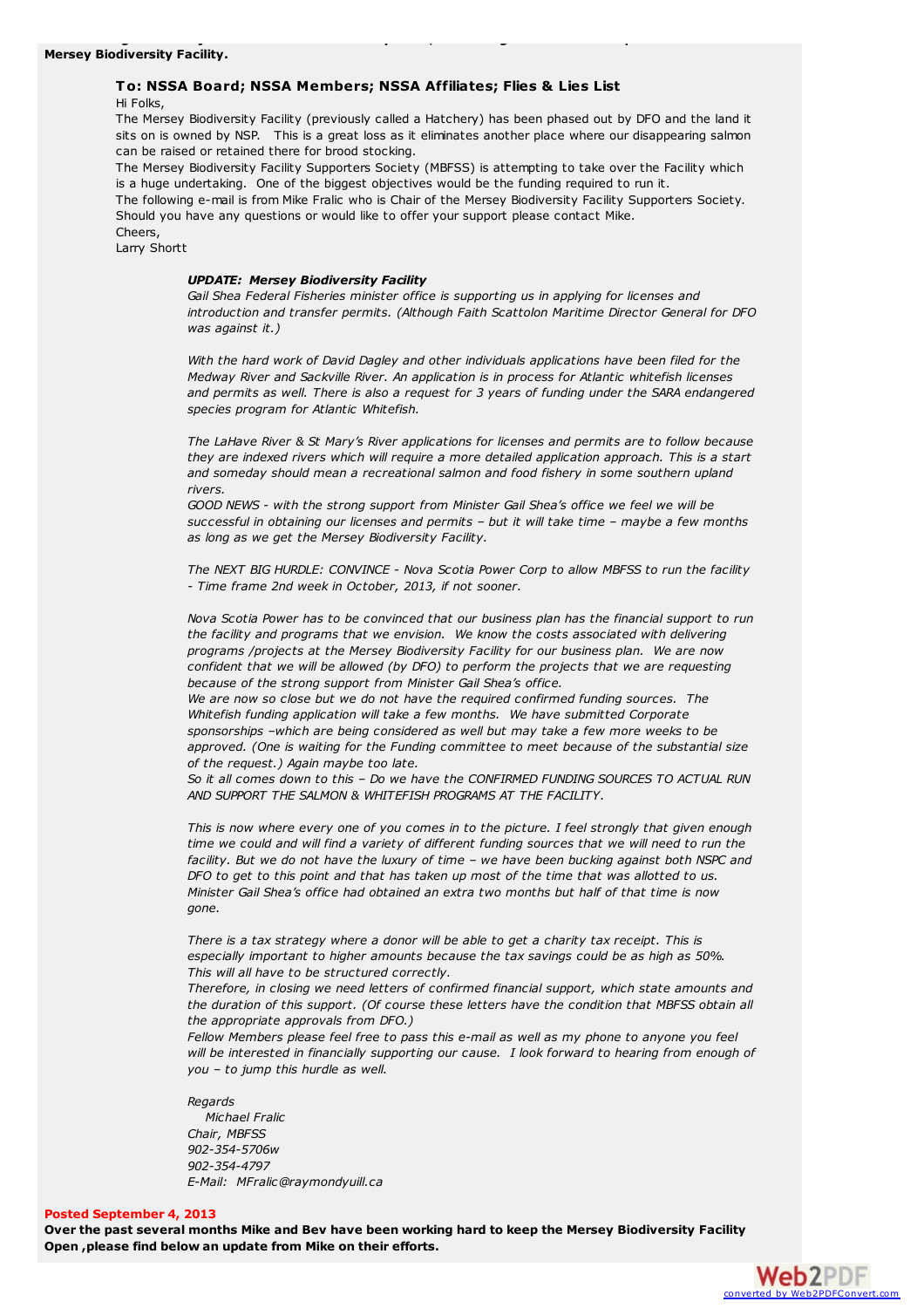#### *Hi everyone*

*Great news – we now have a contact with Gail Shea – Federal Minister of Fisheries office. It seems that at this level –they are interested in helping us save the Mersey Biodiversity Facility.*

*There has been a slow down in the tendering process to decommission the facility. There is* still work to do but this is encouraging. The first step is to apply for two types of licences.

- *1) "Collections License " because of the endangered species listing : and*
	- *2) "License to introduce & Transfer species"*

*Because we have been asked by Shea's office to submit these license requests we have picked 4 rivers that would give the southern uplands some coverage. The applications would entail the collection of brood stock and the releasing of sea ready smolts on these rivers. The 4 rivers are Medway River, Lahave river, Sackville river, and St Mary's River. We have also asked Bluenose coastal Action foundation to assist us in submitting an application for whitefish enhancement or protection. These rivers were chosen because they have been stocked in past years and because they cover a cross section of the southern uplands and give us a reasonable opportunity to be successful.*

*Each river watershed association must provide a letter to the Mersey Biodiversity Facility Supporters Society supporting enhancement activities on their river system. This must be received as soon as possible as part of the application process. I have received this letter from The Medway River Assoc, I have been called by the Sackville River Association – they are preparing their letter. I expect a letter from the Lahave River assoc – soon as well.*

*DFO HFX is not committed to our endeavours, therefore we have to keep supplying our contact in Gail Shea's office with information so that he can keep the process moving. We initially thought that we could have genetic testing assistance from DFO – they are now telling our contact they do not have the capacity. Therefore we are contacting universities to assist us . ( Any thoughts ????)*

*Now we are down to the big one . Financial support –*

*I was asked how much funding do we have. My answer was none yet because we did not have any approved projects. Given the 5 projects that are now proposed – we need funding sources. Given the time of year and the remaining assets at the facility and the time to get approvals it is unlikely that any projects could be started in 2013. However, funding maybe needed to safeguard the facility. As well we must get ready for operations to commence in the spring of 2014. It is my understanding that it would be to our advantage to show funding source commitment letters which state that this amount of funding is available for x number of years if this/these enhancement activities are undertaken. It is time for our fundraisers to step forward.*

*These letters of understanding will put us in a stronger position – so that Gail Shea's office can assure DFO –HFX that they will not have to fund it.*

*It is still important that DFO –Hfx is aware of all of our support groups.*

*I would now like to thank Angeline Gillis from the Mi'kmaw Conservation Group for their letter of support that was sent to Faith Scattolon office and for asking the Mi'kmaq Rights Initiative* (KMKNO) to assist us and to send a letter to Faith Scattolon office as well. (This letter will be *sent in early September, 2013 -representing the Nova Scotia 13 First Nation Bands)*

*I would also like to thank Bev Davison for the amount of time he is spending on the applications for licenses process. Everything hinges on these licenses so we have to get the approvals as soon as possible –even though we will not start the projects until the spring of 2014.*

*NSPC says they will be supportive of us running the facility if we receive the appropriate licenses.*

*The Nova Scotia Department Of Fisheries is supportive but have no funds. They have stated that they would share resources with us and assist in brood stock collection and transportation.*

*It maybe necessary to have a meeting in October,2013 to discuss all the issues at that time.*

*Regards*

*Michael Fralic,Chair, MBFSS*

#### **Posted July 17, 2013**

**MRSA today released its aquaculture policy by way of a memorandum. Click here to [view](http://medwayriversalmonassociation.org/aquaculture/aquaculture.html#policy) it on our Aquaculture Page.**